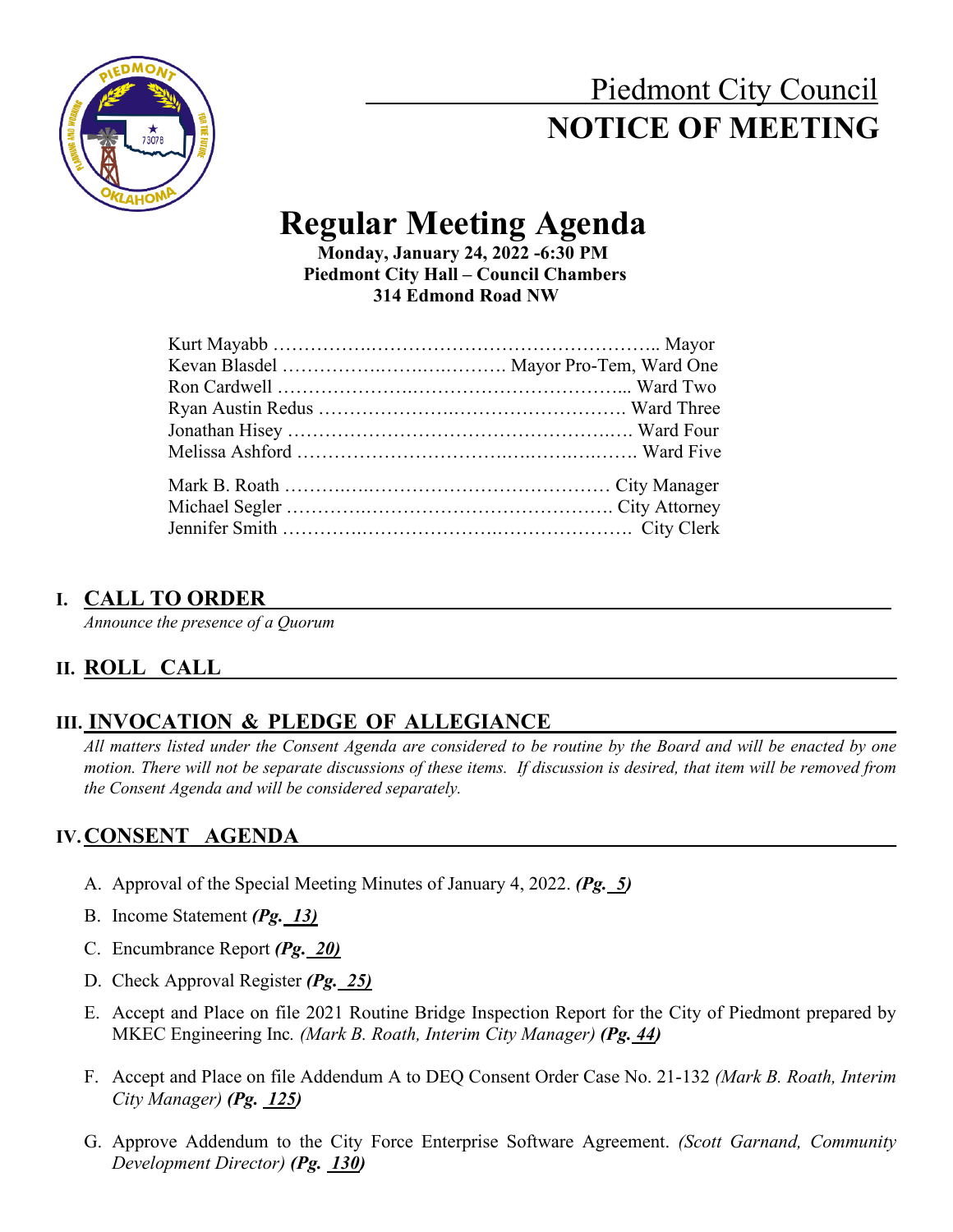- H. Approve IntellaVault Annual Service Agreement for cloud storage. *(Scott A Singer, Chief of Police) (Pg. 153)*
- I. Approve the purchase of a 2022 Ford F250 Crew Cab from John Vance, Guthrie, Oklahoma, via State Contract, in an amount not to exceed \$35,071.40. *(Joshua Johnston, Public Works Director) (Pg. 160)*
- J. Approve Request to install "Deer Crossing" signs on Edmond Road starting at 2300' from Mustang Road and Continuing East. *(Kurt Mayabb, Mayor) (Pg. 167)*
- K. Approve and Declare Certain City Equipment as Surplus. *(Jennifer Smith, City Clerk/Treasurer) (Pg. 169)*

#### **V. ITEMS REMOVED FROM CONSENT AGENDA\_\_\_\_\_\_\_\_\_\_\_\_\_\_\_\_\_\_\_\_\_\_\_\_\_\_\_\_\_\_\_\_\_\_\_\_**

#### **VI. PRESENTATIONS AND AWARDS**

A. Presentation of the Employee of the Year Award. *(Kurt Mayabb, Mayor and Mark B. Roath, Interim City Manager) (Pg.171)* 

#### **VII. CITIZENS COMMENTS\_\_\_\_\_\_\_\_\_\_\_\_\_\_\_\_\_\_\_\_\_\_\_\_\_\_\_\_\_\_\_\_\_\_\_\_\_\_\_\_\_\_\_\_\_\_\_\_\_\_\_\_\_\_\_\_\_\_\_\_**

*Residents may address City Council regarding an item that is listed and not listed on the Agenda. Residents must provide their name and address. City Council requests that comments be limited to five (5) minutes unless the Presiding Officer grants additional time.*

#### **VIII. PUBLIC HEARING**

*All person's interested in Items D and F under Scheduled Business shall have an opportunity to be heard.*

#### --*MOTION TO OPEN PUBLIC HEARING*

--Discussion, and possible action, on Ordinance \_\_\_ Amending the Zoning Ordinance of the City of Piedmont, Oklahoma, by Rezoning 5580 Mustang Road from A-1 to RE (lot split).

--Discussion, and possible action, on Ordinance prohibiting the use of Compression Release Engine Braking within the Corporate Limits*.*

#### --*MOTION TO CLOSE PUBLIC HEARING*

#### **IX. SCHEDULED BUSINESS**

- A. Discussion, and possible action, on directing City staff to officially notify Mark and Phil, LLC that a portion of Makenzie Trail in Shenandoah I was not accepted by the City of Piedmont as a Public Street. *(Kurt Mayabb, Mayor) (Pg. 172)*
- B. Discussion, and possible action, on Development Impact Fees. *(Kurt Mayabb, Mayor) (Pg. 173)*
- C. Discussion, and possible action, on keeping Chickens within the City of Piedmont. *(Kurt Mayabb, Mayor) (Pg. 174)*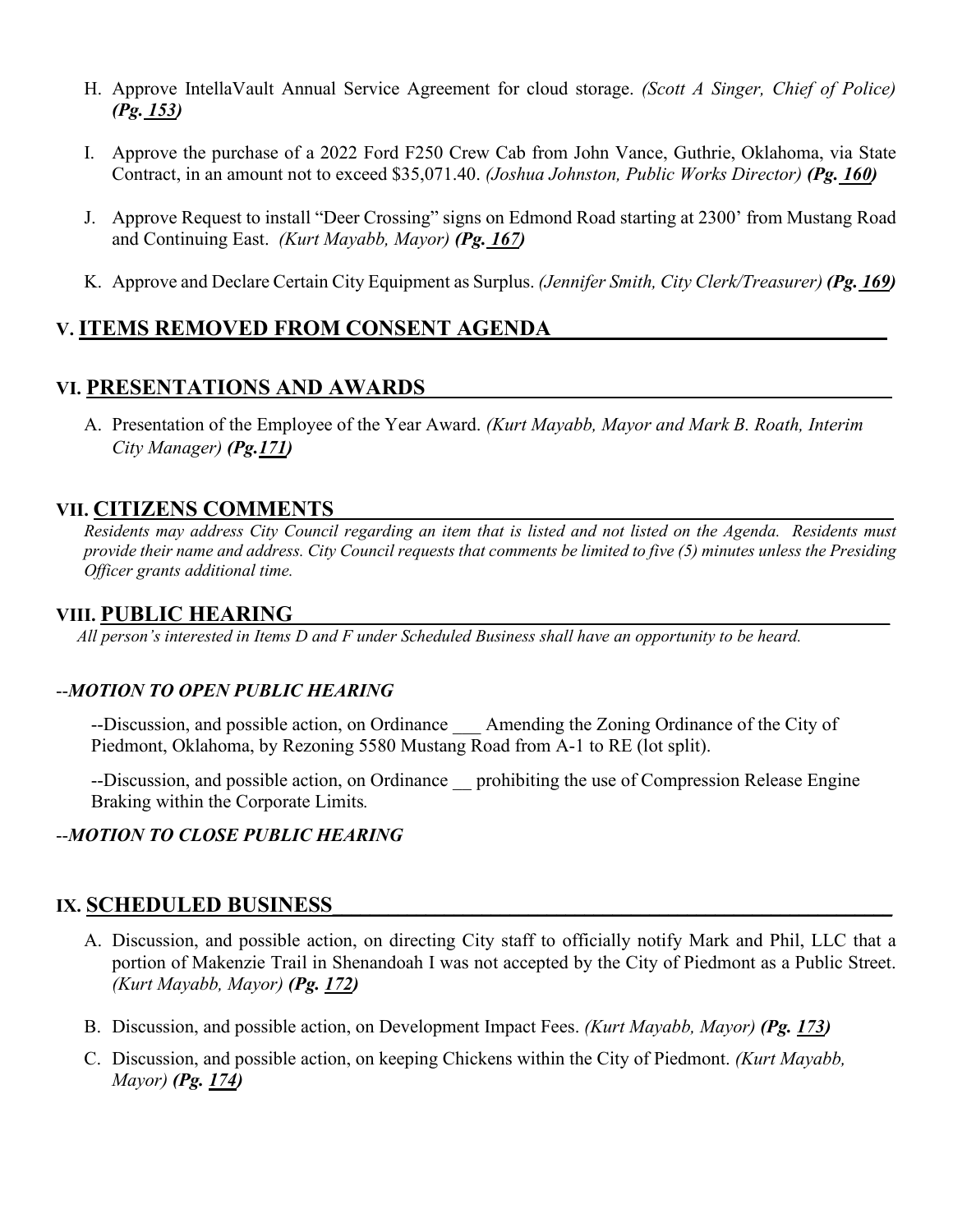- D. Discussion, and possible action, on Ordinance Amending the Zoning Ordinance of the City of Piedmont, Oklahoma, by Rezoning 5580 Mustang Road from A-1 to RE (lot split). *(Scott Garnand, Community Development) (Pg. 177)*
- E. Discussion, and possible action, on Identifying Potential Streets to Designate as a Truck Route within the Corporate Limits. *(Scott Garnand, Community Development Director) (Pg. 181)*
- F. Discussion, and possible action, on Ordinance prohibiting the use of Compression Release Engine Braking within the Corporate Limits*. (Scott A. Singer, Chief of Police and Michael Segler, City Attorney) (Pg. 182)*
- G. Discussion, and possible action, on the Reinforced Concrete Box (RCB) at Edmond Road involving the Mustang Road Reconstruction Project. *(Jason Brinley, Brinley Engineering) (Pg. 184)*
- H. Discussion, and possible action, on a Proposal Agreement for Construction Management and Inspection Services for the Mustang Road Reconstruction Project from Smith Roberts Baldischwiler LLC in an amount not to exceed \$55,721.54. *(Jason Brinley, Brinley Engineering) (Pg. 188)*
- I. Discussion, and possible action, on Establishing a Public Works Building Committee. *(Mark B. Roath, Interim City Manager) (Pg. 197)*
- J. Discussion, and possible action, on Request for Qualifications (RFQ) for City Attorney Services. *(Kurt Mayabb, Mayor) (Pg. 199)*
- K. Discussion, and possible action, on appointments to Boards and Committees. *(Kurt Mayabb, Mayor) (Pg. 204)*

#### **X. NEW BUSINESS\_\_\_\_\_\_\_\_\_\_\_\_\_\_\_\_\_\_\_\_\_\_\_\_\_\_\_\_\_\_\_\_\_\_\_\_\_\_\_\_\_\_\_\_\_\_\_\_\_\_\_\_\_\_\_\_\_\_\_\_\_\_\_\_\_\_\_\_\_**

*Any matter not known or which could not have been reasonably foreseen prior to the time of posting the agenda in*  accordance *with Title 25, Sec. 311.9 Oklahoma Statues.*

#### --*RECESS COUNCIL MEETING*

#### **XI. CONVENE AS PIEDMONT MUNICIPAL AUTHORITY**

*Majority of a Quorum required for approval. (Pg. 205)*

--*ADJOURN PMA*

--*RECONVENE COUNCIL MEETING*

#### **XII. CITY MANAGER'S REPORT\_\_\_\_\_\_\_\_\_\_\_\_\_\_\_\_\_\_\_\_\_\_\_\_\_\_\_\_\_\_\_\_\_\_\_\_\_\_\_\_\_\_\_\_\_\_\_\_\_\_\_\_\_\_**

# **XIII. REMARKS AND INQURIES BY MAYOR AND CITY COUNCIL \_\_\_\_\_\_\_\_\_\_\_\_**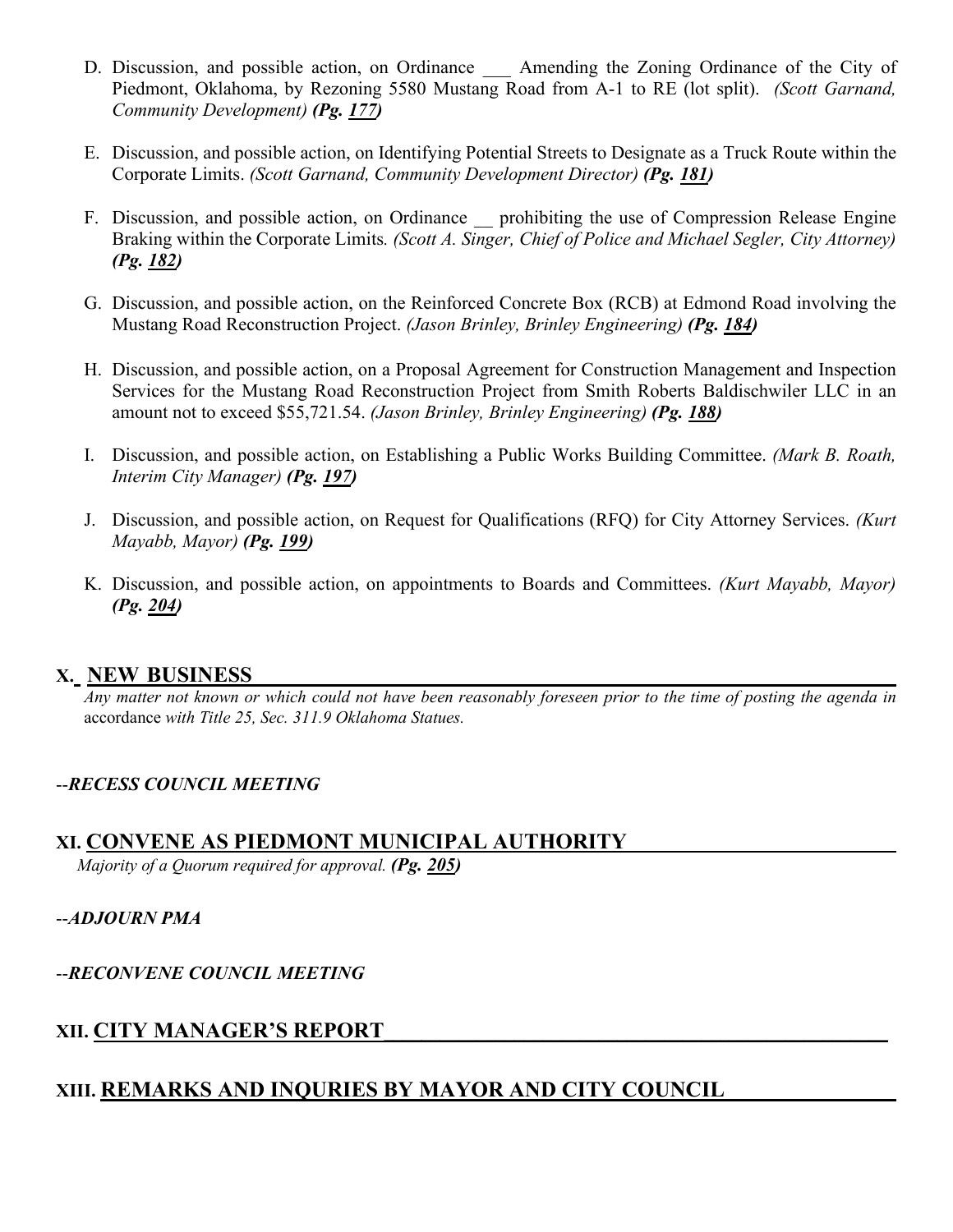#### **XIV. ADJOURNMENT \_\_\_\_\_\_**

#### **XV. CERTIFICATION \_\_\_\_\_\_**

*In reviewing and responding to any agenda item, the City Council may, in whole or in part, adopt, approve, conditionally approve, ratify, deny, defer, amend, strike or continue any agenda item. When more information is needed to act on an item, the City Council may refer the matter to the City Manager, to the City Attorney, or to a board or commission for additional study. Items may be deferred or continued indefinitely or to a specific date or stricken from the agenda entirely.*

*The Mayor and City Council request that all cell phones and pagers be turned off or set to vibrate. Members of the audience are requested to step outside the Council Chambers to respond to a page or to conduct a phone conversation.* 

*The Piedmont City Hall is wheelchair accessible. Sign interpretation or other special assistance for disabled attendees must be requested 48 hours in advance by contacting the City Clerk's Office at (405) 373 -2624.* 

 $\mathcal{L}_\text{max}$  and  $\mathcal{L}_\text{max}$  and  $\mathcal{L}_\text{max}$  and  $\mathcal{L}_\text{max}$  and  $\mathcal{L}_\text{max}$ 

*I certify that this Notice of Meeting was posted on this \_\_\_ day of \_\_\_\_, 2022 at \_\_\_\_\_\_ a.m. / p.m. as required by law in accordance with section \_\_\_\_\_\_\_\_\_\_\_ of the Oklahoma Statutes and that the appropriate news media was contacted. As a courtesy, this Agenda is also posted on the City of Piedmont website [www.piedmont-ok.gov](http://www.piedmont-ok.gov/)*

**Jennifer Smith, City Clerk**

 $\mathcal{L}_\mathcal{L}$  , and the set of the set of the set of the set of the set of the set of the set of the set of the set of the set of the set of the set of the set of the set of the set of the set of the set of the set of th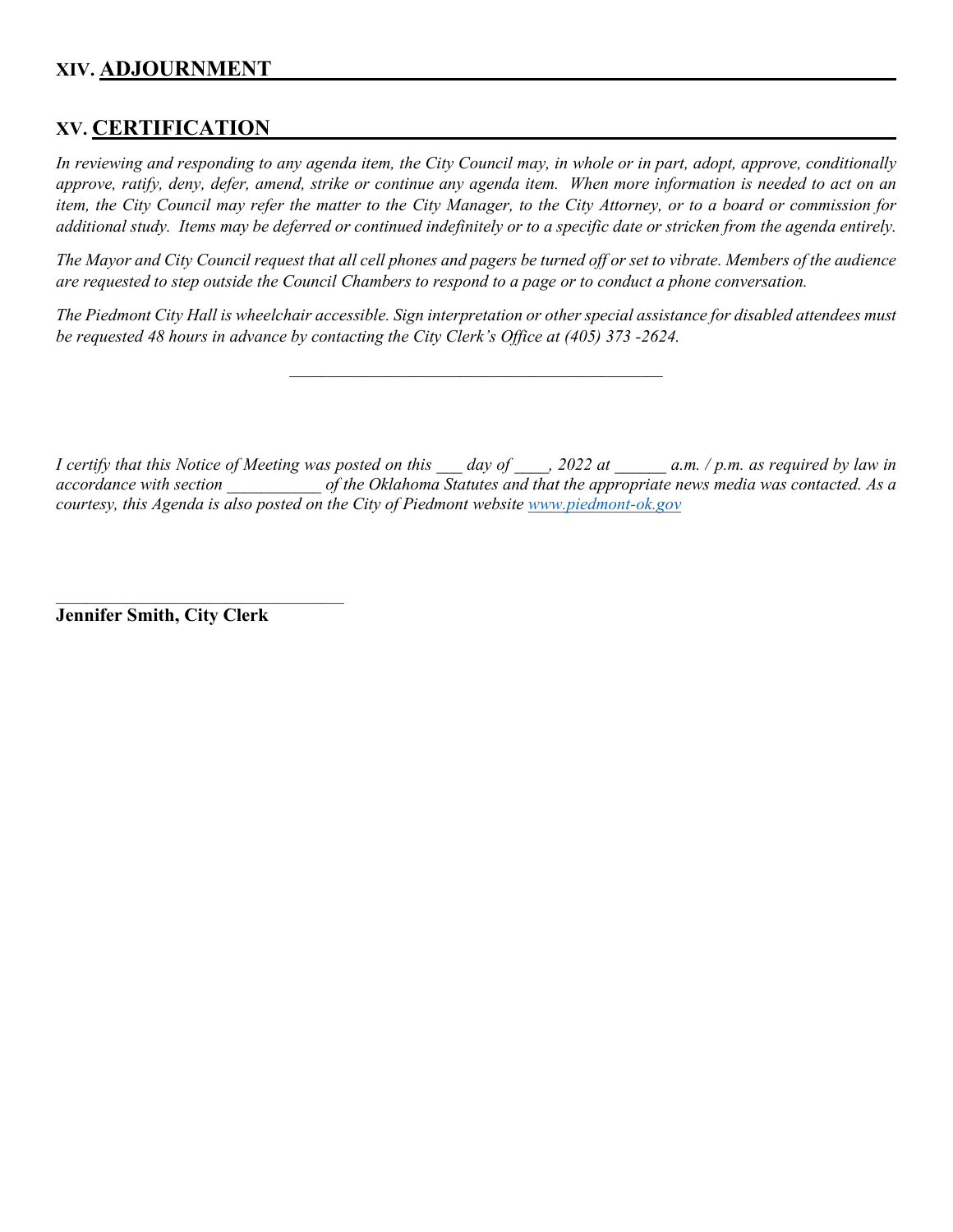

# Piedmont Municipal Authority  **NOTICE OF MEETING**

# **Regular Meeting Agenda**

 **January, 24, 2022 -6:30 PM Piedmont City Hall – Council Chambers 314 Edmond Road NW**

#### **I. CALL TO ORDER**

*Announce the presence of a Quorum*

# **II. ROLL CALL\_\_\_\_\_\_\_\_\_\_\_\_\_\_\_\_\_\_\_\_\_\_\_\_\_\_\_\_\_\_\_\_\_\_\_\_\_\_\_\_\_\_\_\_\_\_\_\_\_\_\_\_\_\_\_\_\_\_\_\_\_\_\_\_\_\_\_\_\_\_\_\_\_**

#### **III. CONSENT AGENDA**

*All matters listed under the consent agenda are considered to be routine by the city council and will be enacted by one motion. There will not be separate discussion of these items, If discussion is desired, that item will be removed from the Consent agenda and will be considered separately.*

- A. Approval of Special Meeting Minutes of January 4, 2022. *(Pg. 208)*
- B. Income Statement *(Pg. 211)*
- C. Check Approval Register *(Pg. 215)*

D. Accept and Place on file Addendum (A) to DEQ Consent Order Case No. 21-132. *(Mark B. Roath, Interim City Manager) (Pg. 221)*

# **IV. ITEMS REMOVED FROM CONSENT AGENDA**

## **V. CITIZENS COMMENTS ON AGENDA AND NON-AGENDA ITEMS**

*Residents must provide their name and address. Council requests that comments be limited to five (5) minutes.*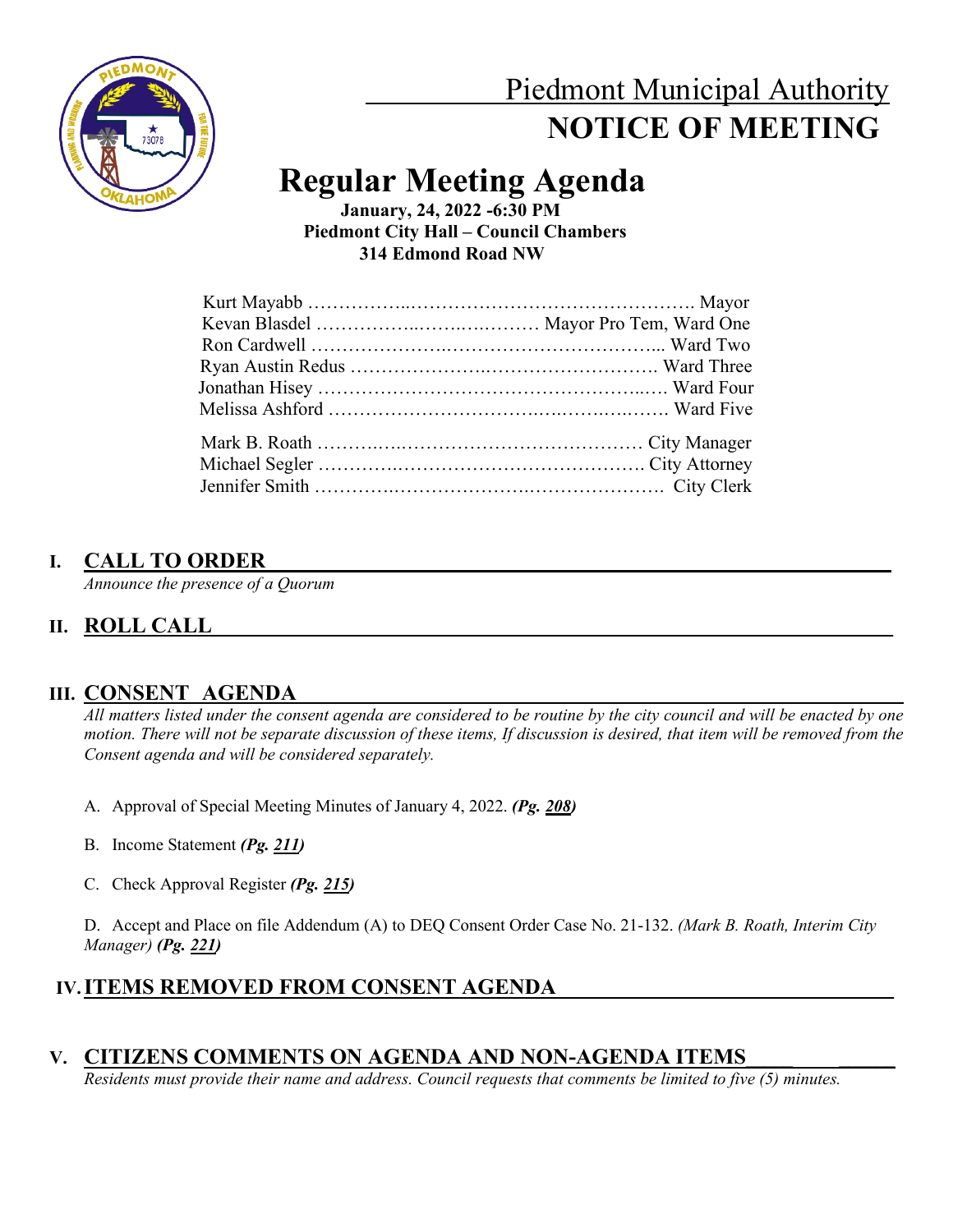#### **VI. SCHEDULED BUSINESS**

- A. Discussion, and possible action, on PMA water service connection to Gordon's Hollow Subdivision*. (Kurt Mayabb, Mayor) (Pg. 226)*
- B. Discussion, and possible action, on Development Impact Fees for the Water System. *(Kurt Mayabb, Mayor) (Pg. 227)*
- C. Discussion, and possible action, on General Release and Settlement Agreement between Larchmont Farms, LLC and the Piedmont Municipal Authority. *(Ray Jones, Attorney-at-Law) (Pg. 228)*
- D. Discussion, and possible action, on application by Robert Francisco, located at 4420 Trails End Street, N.E., Piedmont, Oklahoma 73078, for three (3) individual water taps. *(Mark B. Roath, Interim City Manager and Joshua Johnston, Public Works Director) (Pg. 237)*
- E. Discussion, and possible action, on Resolution No. \_\_ of the Piedmont Municipal Authority Ratifying and Amending Moratorium Prohibiting Connection to the Piedmont Utility System to Service Property not Within the Limits of the City of Piedmont; Prohibiting Increase in Size of Existing Taps; Providing for Disconnection of Dormant Accounts; and Prohibiting Splitting of Services. *(Michael Segler, Board Attorney) (Pg. 246)*

#### **VII. NEW BUSINESS**

*Any matter not known or which could not have been reasonably foreseen prior to the time of posting the agenda in accordance with Sec. 311.9, Title 25 Oklahoma State Statues.* 

## **VIII. MANAGER'S REPORT**

## **IX. REMARKS AND INQURIES BY TRUSTEES**

#### **X. ADJOURNMENT \_\_\_\_\_**

#### **XI. CERTIFICATION \_\_\_\_\_**

*In reviewing and responding to any agenda item, the Board of Trustees may, in whole or in part, adopt, approve, conditionally approve, ratify, deny, defer, amend, strike or continue any agenda item. When more information is needed to*  act on an item, the Board of Trustees may refer the matter to the Manager, to the Board Attorney, or to a board or *commission for additional study. Items may be deferred or continued indefinitely or to a specific date or stricken from the agenda entirely.*

*The Board of Trustees request that all cell phones and pagers be turned off or set to vibrate. Members of the audience are requested to step outside the Chambers to respond to a page or to conduct a phone conversation.* 

*The Piedmont City Hall is wheelchair accessible. Sign interpretation or other special assistance for disabled attendees must be requested 48 hours in advance by contacting the City Clerk's Office at (405) 373 -2624.* 

**\_\_\_\_\_\_\_\_\_\_\_\_\_\_\_\_\_\_\_\_\_\_\_\_\_\_\_\_\_\_\_\_\_\_\_\_\_\_\_**